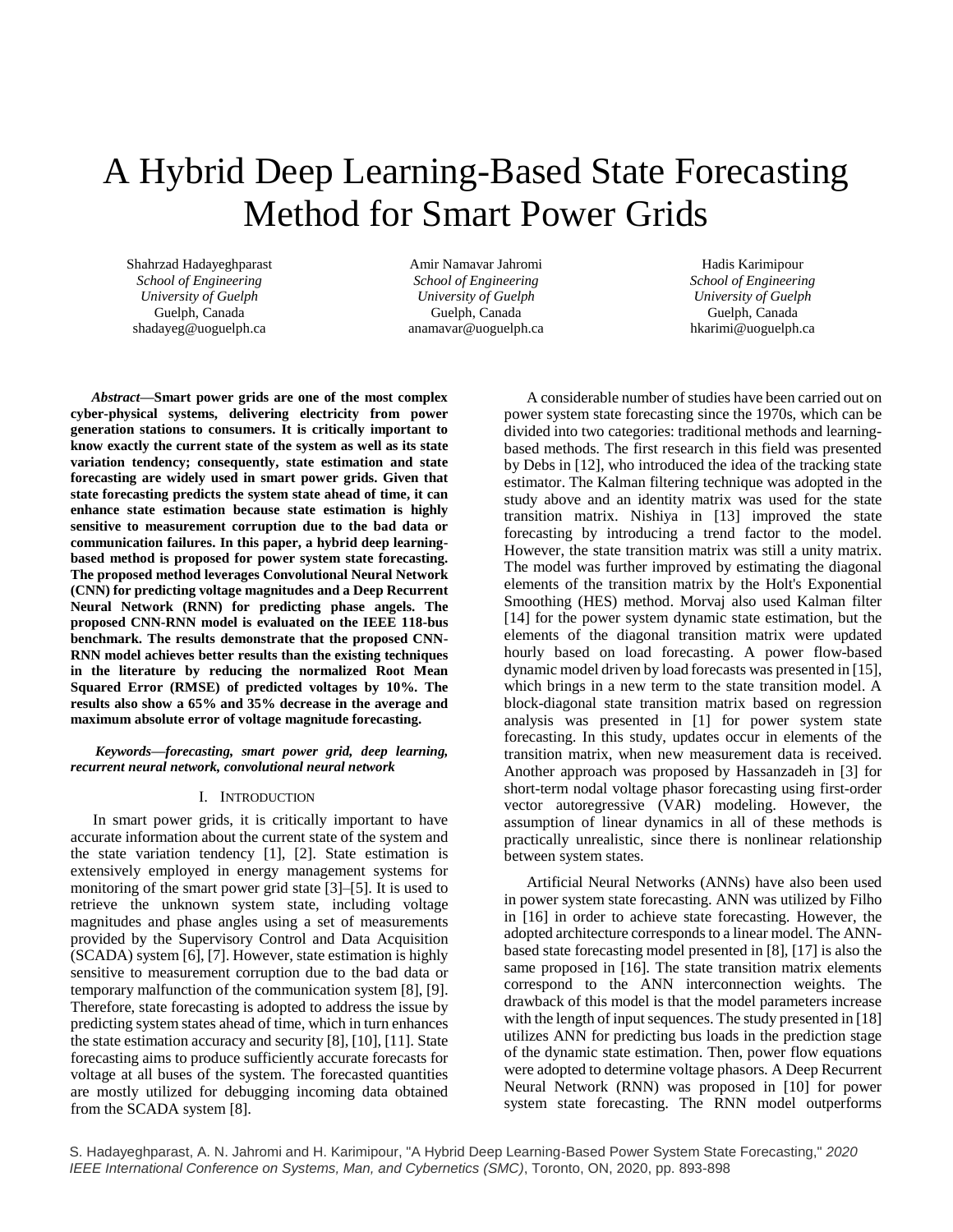existing alternatives by considering nonlinear dependencies between system states. Besides, contrary to the study presented in [17], the number of model parameters for variable-length input sequences is fixed.

In this paper, a hybrid deep learning-based method is proposed for power system state forecasting in order to achieve high prediction accuracy. The proposed method consists of Convolutional Neural Network (CNN) for predicting voltage magnitudes and a deep RNN for predicting phase angels. The reason for proposing the CNN model for predicting voltage magnitudes is that CNN is specialized in processing data with a grid-like topology that fit our smart power grid data. The proposed method called CNN-RNN model is evaluated on the IEEE 118-bus benchmark, and the results have been compared with the RNN model in [10], which has the best performance among the existing alternatives in the literature. The results demonstrate that the CNN-RNN model improves prediction accuracy. The normalized Root Mean Squared Error (RMSE) of predicted voltages reduced by 10%. Besides, the average and maximum absolute error of voltage magnitude forecasts decreased by 65% and 35%, respectively.

This paper is organized as follows: Section II presents the power system state forecasting. The proposed CNN-RNN model is described in Section III. Section IV provides simulation results and discussions. Finally, the paper is concluded in Section V.

### II. POWER SYSTEM STATE FORECASTING

The purpose of power system state forecasting is to predict the next state of the system accurately  $S_{t+1}$  using the previous system states  $\{S_t\}_{t=t-r+1}^t$  as expressed i[n \(1\)](#page-1-0) [10]:

$$
S_{t+1} = f_{state\,forecasting}(S_{t-r+1}, \dots, S_{t-1}, S_t) + \xi_t \tag{1}
$$

where  $S_t$  is the state of the system at time instance  $t$ . The number of lagged states are represented by the parameter  $r \geq$ 1 . Function  $f_{state\, forecasting}$  is an unknown nonlinear function that forecasts the next state  $S_{t+1}$  using a lagged system states  $\{S_{\tau}\}_{\tau=t-r+1}^t$ . In addition,  $\bar{\xi}_t$  models inaccuracies.

The state of the system is represented by bus voltages (magnitudes and phase angles) at all buses [8]. The number of state variables is twice the number of buses (*n*), which includes *n* voltage magnitudes and *n* phase angles. State variables at time instance *t* are shown in [\(2\):](#page-1-1)

$$
S_t = [|V_t^1| \quad |V_t^2| \quad ... \quad |V_t^n| \quad \angle V_t^1 \quad \angle V_t^2 \quad ... \quad \angle V_t^n]^T_{1 \times 2n} \quad (2)
$$

where  $|V_t^n|$  and  $\angle V_t^n$  represent voltage magnitude and phase angle at time instance *t* and bus *n,* respectively.

## III. PROPOSED HYBRID DEEP LEARNING-BASED MODEL

The architecture of the proposed CNN-RNN model is illustrated in [Fig. 1.](#page-2-0) The model consists of a CNN model developed for predicting voltage magnitudes and a deep RNN model developed for predicting phase angles. The upper half uses a one-dimensional (1D) CNN model for the multivariate time-series forecasting, followed by dense, fully connected layers. The lower half uses a three-layer deep RNN followed by a dense, fully connected layer. Model inputs consisting of state variables from time instance *t*-*r*+1 to *t*, are shown in green circles. According to [\(1\)](#page-1-0) and [\(2\),](#page-1-1) The input can be expressed as matrix of state variables (voltages) as presented in [\(3\):](#page-1-2)

<span id="page-1-2"></span> = [−+1 −+2 … −1 ⏞ ] = [ |−+1 1 | |−+2 1 | … |−1 1 | | 1 | |−+1 2 | |−+2 2 | … |−1 2 | | 2 | ⋮ ⋮ ⋱ ⋮ ⋮ |−+1 | |−+2 | … |−1 | | | ∠−+1 <sup>1</sup> ∠−+2 <sup>1</sup> … ∠−1 <sup>1</sup> ∠ 1 ∠−+1 <sup>2</sup> ∠−+2 <sup>2</sup> … ∠−1 <sup>2</sup> ∠ 2 ⋮ ⋮ ⋱ ⋮ ⋮ ∠−+1 ∠−+2 … ∠−1 ∠ ] 2× (3)

Similarly, the output of the model, which is shown in blue circles, can be expressed as a vector of state variables in [\(4\)](#page-1-3):

<span id="page-1-3"></span>
$$
\begin{array}{lll}\nS_{t+1} & \dots & |V_{t+1}^n| & \dots & \mathcal{L}V_{t+1}^1 & \dots & \mathcal{L}V_{t+1}^n\end{array} \tag{4}
$$

#### *A. Convolutional Neural Network (CNN) Model*

<span id="page-1-0"></span>CNNs have a great performance in processing data with grid-like topology. Therefore, they can be adopted for time series forecasting by considering time series data as a 1D grid, which takes samples at regular time intervals [19].

The input to the CNN model is the  $2n \times r$  matrix of state variables presented in [\(3\).](#page-1-2) In this paper, *n* and *r* account for 118 buses and 10 lagged states, respectively. As shown in [Fig. 1,](#page-2-0) the first stage of the CNN model is a convolutional layer. In this layer, 118 filters with the kernel size of 2 are applied to the matrices of  $2n \times 2$  dimension given in [\(5\)](#page-1-4) to produce feature maps. After that, feature maps pass through a nonlinear Relu function. The equation describing the convolutional layer is presented i[n \(6\).](#page-1-5)

<span id="page-1-4"></span>
$$
I_p = [S_{t-p} \quad S_{t-p+1}]_{2n \times 2} \quad 1 \le p \le r-1 \tag{5}
$$

<span id="page-1-5"></span>
$$
h_p^k = a_{Relu}(w^k * I_p + b^k) \quad 1 \le p \le r - 1, \ 1 \le k \le 118 \tag{6}
$$

<span id="page-1-1"></span>where  $a_{Relu}$  is the activation function, which is selected as a Relu function in this paper. The matrix  $w^k$  and the scaler  $b^k$ are the weight matrix and bias related to the *k*th filter, respectively. Also,  $h_p^k$  stands for the *p*th element of the *k*th feature map. Finally,  $I_p$  represents the *p*th region of the input to which the filter is applied.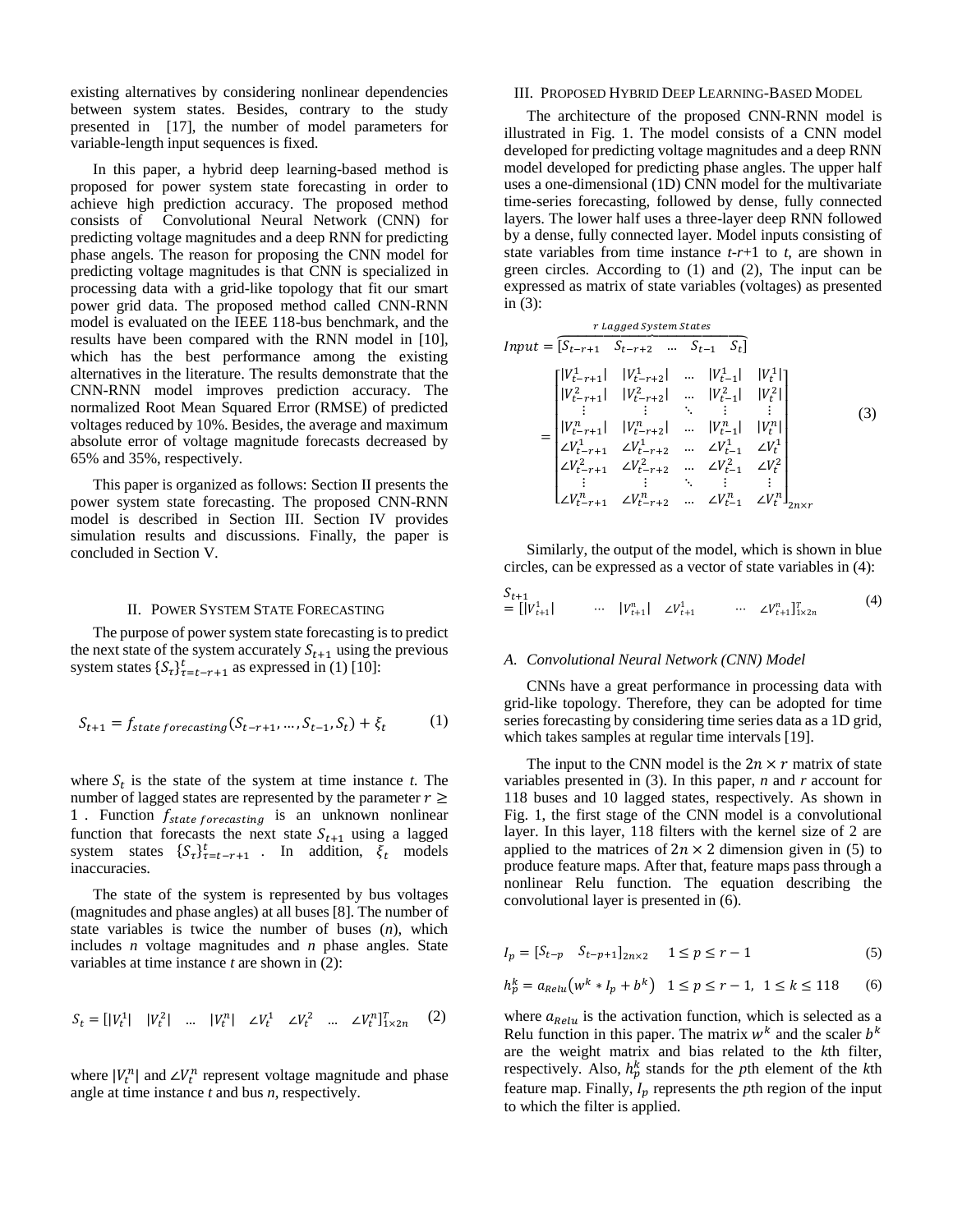

Fig. 1. The architecture of the proposed CNN-RNN model for power system state forecasting.

<span id="page-2-0"></span>The convolutional layer is followed by a pooling layer. A pooling layer receives input and changes the elements of the input by a summary statistic of its nearby elements [19]. Max pooling operation is used in the pooling layer of this model. The equation expressing max-pooling operation is presented i[n \(7\):](#page-2-1)

$$
P^k = \max \mathit{pooling}(h_p^k) \quad 1 \le p \le r - 1, \ 1 \le k \le 118 \tag{7}
$$

where  $P<sup>k</sup>$  is the output of the pooling layer corresponding to the *k*th feature map. The pool size is selected to be 2; therefore,  $P<sup>k</sup>$  is a vector with 4 elements for each feature map.

The pooling layer is followed by a flatten layer, which converts the output of the pooling layer with a  $4 \times 118$ dimension to a vector with 472 elements, as expressed in [\(8\).](#page-2-2) The next stage is a dense, fully connected layer with 236 neurons. The output of the dense layer is passed through a Relu activation function, as presented in [\(9\).](#page-2-3)

$$
o_{flat} = Flatten(P) \tag{8}
$$

$$
o_{dense1} = o_{Relu}(W_{dense1} o_{flat})
$$
\n(9)

where  $o_{flat}$  and  $o_{dense1}$  are the output vectors of the flatten and dense layers, respectively. Also,  $W_{dense1}$  is the weight matrix corresponding to the dense layer.

The final layer of the CNN architecture is another dense, fully connected layer with 118 neurons. The output of the second dense layer is passed through a linear activation function to produce the outputs of the CNN model, which are voltage magnitudes of all busses as presented i[n \(10\):](#page-2-4)

$$
\begin{aligned} [|V_{t+1}^1| & |V_{t+1}^2| & \cdots & |V_{t+1}^n|]_{1 \times n}^T \\ &= o_{Linear}(W_{dense2} \ o_{dense1} + b_{dense2}) \end{aligned} \tag{10}
$$

where  $W_{dense2}$  and  $b_{dense2}$  are the weight matrix and bias vector of the second dense, fully connected layer, respectively.

# *B. Deep Recurrent Neural Network (RNN) Model*

<span id="page-2-1"></span>RNNs, as a member of the neural network's family, are specialized to process sequential data having variable-length inputs or outputs [19], [20]. In principle, recurrent networks can use their feedback connections to store representations of recent input events in the form of activations (short-term memory). This is potentially significant for many applications, including speech processing, non-Markovian control, music composition, and natural language processing (NLP) [21].

A dynamical system influenced by an external signal can be described by [\(11\)](#page-2-5) [19]:

<span id="page-2-5"></span>
$$
S_t = f_\theta(S_{t-1}, x_t) \tag{11}
$$

<span id="page-2-3"></span><span id="page-2-2"></span>where  $S_t$  and  $x_t$  account for the system state and the external input at time instance *t*, respectively. The function  $f_{\theta}$ , which includes parameters  $\theta$ , is responsible for mapping  $S_{t-1}$  to  $S_t$ .

The equation expressed i[n \(11\)](#page-2-5) can be visually represented in [Fig. 2.](#page-3-0) The left half and right half illustrate the circuit form and its unfolded flow graph, respectively. In the right half, each node indicates a time instance, while a delay of 1-time instance on the recurrent connection is demonstrated by a black square in the left half. A simple RNN architecture is shown in [Fig. 3](#page-3-1) [19]. The equations describing this architecture are expressed in [\(12\)](#page-2-6) an[d \(13\)](#page-2-7) [22]:

<span id="page-2-4"></span>
$$
S_t = f_h(x_t, S_{t-1}) = \emptyset_h(U x_t + W S_{t-1})
$$
\n(12)

<span id="page-2-7"></span><span id="page-2-6"></span>
$$
o_t = f_o(x_t, S_t) = \phi_o(V S_t)
$$
\n(13)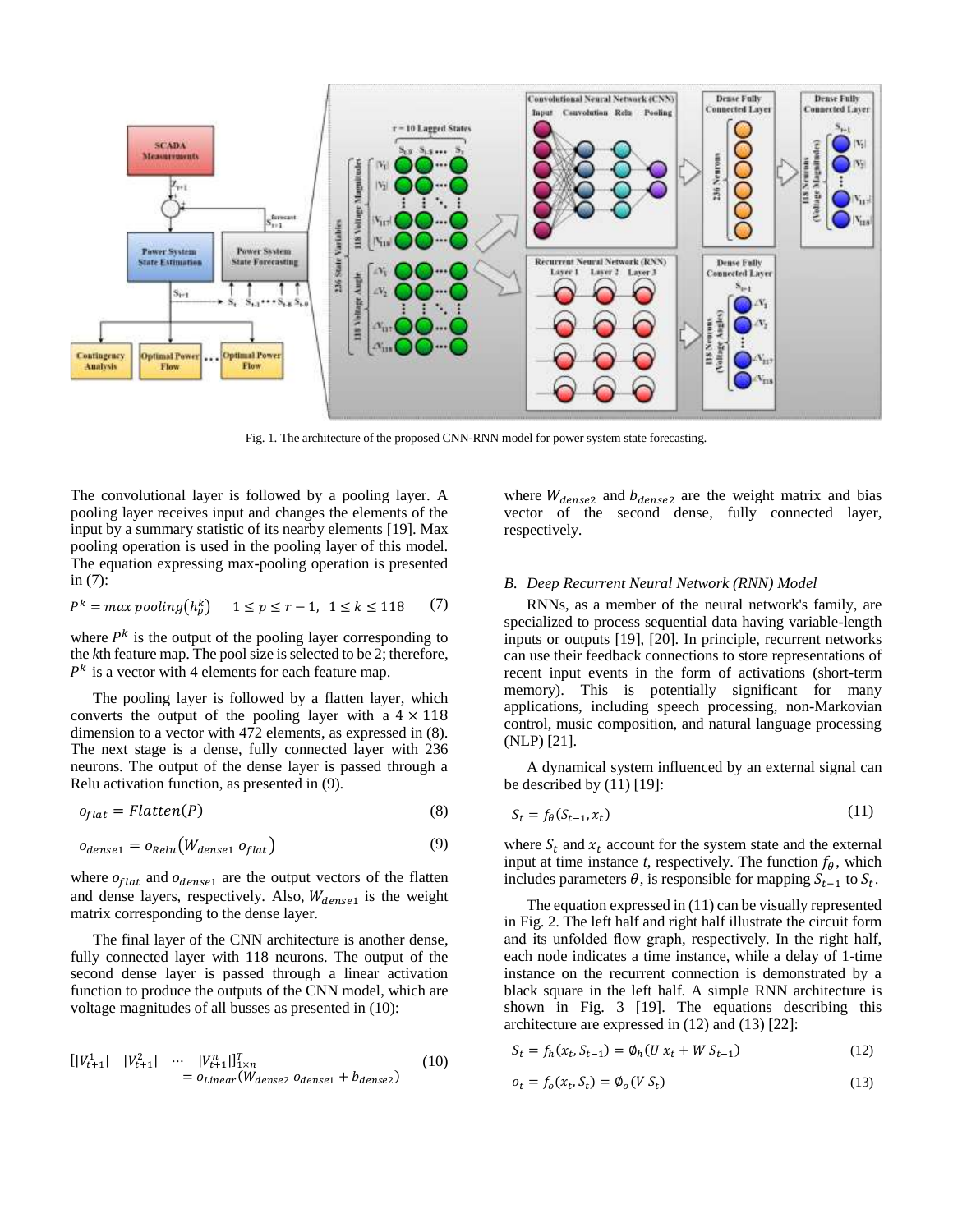

<span id="page-3-0"></span>Fig. 2. Correlation between the current state and the whole past sequence.



<span id="page-3-1"></span>where  $U, W$ , and  $V$  are the weight matrices for input-tohidden, hidden-to-hidden, and hidden-to-output connections, respectively. The input and output of the dynamical system are expressed by  $x_t$  and  $o_t$  respectively. The functions  $f_o$  and  $f_h$  stand for the output function and transition function. The functions  $f_0$  and  $f_h$  are defined by a set of parameters  $\theta_0$  and  $\theta_h$  respectively. The functions  $\emptyset_o$  and  $\emptyset_h$  account for element-wise nonlinear functions.

Deep RNNs are constructed based on RNN architecture with multiple processing layers [10]. The deep RNN used in this paper is a stacked RNN, which includes multiple levels of transition functions, one on top of another [22]. The architecture of the deep RNN and its corresponding equations are presented i[n Fig. 4](#page-3-2) an[d \(14\),](#page-3-3) respectively.

$$
S_t^l = f\left(R_v^{l-1}S_t^{l-1} + R_h^l S_{t-1}^l + r^{l-1}\right)
$$
\n(14)

where *l* stands for the layer index, and *f* is a nonlinear activation function (Relu in this paper). Also,  $\{R_v^l, R_h^l, r^l\}$  are the weight matrices and vectors.  $S_t^{l-1}$  is the hidden state at time *t* and layer *l-1*.



<span id="page-3-2"></span>Fig. 4. The architecture of the deep RNN in the proposed method.

In this paper, the deep RNN has three layers  $(l = 3)$  and ten lagged states ( $r = 10$ ). It is followed by a dense, fully connected layer with 118 neurons, as shown in [Fig. 1.](#page-2-0) The equation demonstrating phase angle forecasting is presented in [\(15\).](#page-3-4)

<span id="page-3-4"></span>
$$
\begin{aligned} \begin{bmatrix} \angle V_{t+1}^1 & \angle V_{t+1}^2 & \cdots & \angle V_{t+1}^n \end{bmatrix}_{1 \times n}^T \\ &= o_{Linear}(W_{dense3} \, S_t^1 + b_{dense3}) \end{aligned} \tag{15}
$$

where  $\angle V_{t+1}^n$  stands for the phase angle forecast at time *t*+1 and bus *n*. In addition,  $W_{dense3}$  and  $b_{dense3}$  represent the weight matrix and bias vector of the dense fully connected layer.

# IV. SIMULATION RESULTS AND DISCUSSION

The proposed CNN-RNN model developed for power system state forecasting is evaluated on the IEEE 118-bus benchmark. The dataset, which consists of 236 state variables (bus voltages, including 118 voltage magnitude and 118 phase angles) at 18,528 time instances, is adopted from [10]. The training set and test set include 80% and 20% of the dataset with 14,822 and 3,706 samples, respectively. The dataset is developed based on the real load data of the 2012 Global Energy Forecasting Competition (GEFC)[23]. The simulation results of the proposed CNN-RNN model are compared with the deep RNN model presented in [10], which outperforms existing techniques in the literature. The efficient Adam version of stochastic gradient descent is used to fit the model and learn weights. The model is implemented using Python programming language in a system with Intel(R) Core(TM) i5-7400 CPU with 16 GB RAM specifications.

<span id="page-3-3"></span>The CNN-RNN and RNN models are evaluated in terms of normalized RMSE. The RMSE of the proposed model is computed by determining the average RMSE over 20 independent runs. The average RMSE of the CNN-RNN and RNN models are  $2.331 \times 10^{-3}$  and  $2.588 \times 10^{-3}$ respectively. Therefore, the proposed model reduces the RMSE by 10% and improves the prediction accuracy.

The reason for the superiority of the proposed model is using the CNN architecture for predicting voltage magnitudes. CNNs specialize in processing data with gridlike topology and mining spatial features that fit our smart power grid data. The average and maximum Absolute Errors (AE) of voltage predictions over the whole test set are presented in TABLE I. A 65% and 35% decrease in the average and maximum AEs of voltage magnitudes are observed, respectively. It is clear that the proposed CNN-RNN model significantly reduces the voltage magnitude prediction error.

It is also observed that the voltage angle prediction error is almost the same in both cases. The reason for the same results is the use of three layers deep RNN in both methods for forecasting phase angles. The results are confirmed by plotting AE over the whole test set. The AEs of voltage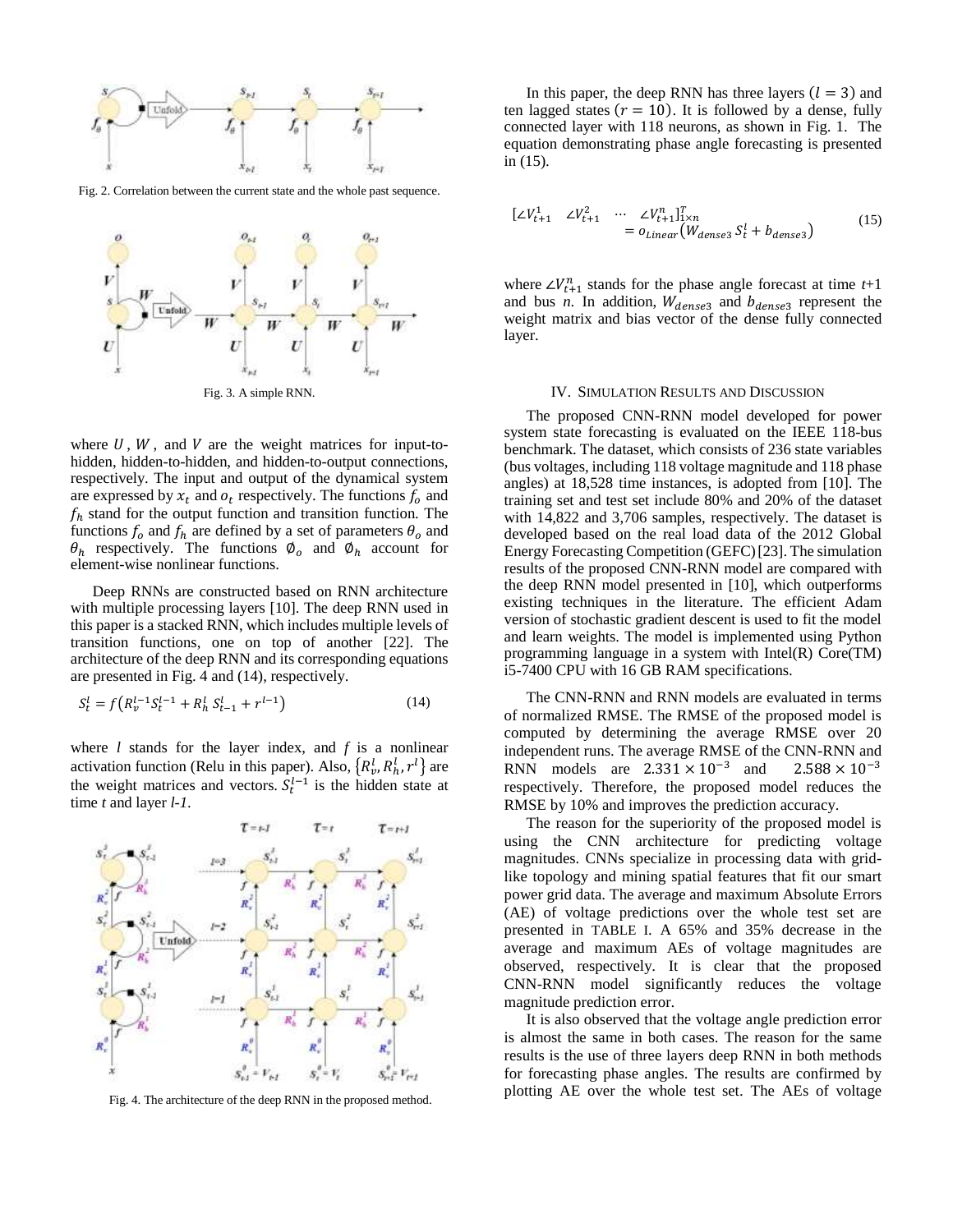magnitude and voltage angle forecasts are demonstrated in [Fig. 5,](#page-4-0) an[d Fig. 6,](#page-4-1) respectively.

| Method     | <b>Absolute Error of</b><br><b>Voltage Magnitude</b><br>(p.u.) |                       | <b>Absolute Error of</b><br><b>Voltage Angle</b><br>(degree) |            |
|------------|----------------------------------------------------------------|-----------------------|--------------------------------------------------------------|------------|
|            | Average                                                        | Max                   | Average                                                      | <b>Max</b> |
| CNN-RNN    | $9.87 \times 10^{-4}$                                          | $1.49 \times 10^{-2}$ | 1.20                                                         | 10.63      |
| <b>RNN</b> | $2.80 \times 10^{-3}$                                          | $2.31 \times 10^{-2}$ | 1.35                                                         | 10.62      |

TABLE I. ABSOLUTE ERROR OF VOLTAGE FORECASTING



<span id="page-4-0"></span>Fig. 5. The absolute error of voltage magnitude forecasting for the CNN-RNN and RNN models.



<span id="page-4-1"></span>Fig. 6. The absolute error of voltage angle forecasting for the CNN-RNN and RNN models.

Larger errors are evident in forecasted voltage magnitudes by the RNN model compared to the proposed CNN-RNN model in [Fig. 5.](#page-4-0) 

The forecasted voltages for all buses at test instance 3222 is shown in [Fig. 7.](#page-4-2) The proposed CNN-RNN model predicts voltage magnitudes with considerably better accuracy than the RNN model. However, due to the use of the same threelayer deep RNN in both methods for phase angle forecasting, the accuracy of both models in predicting phase angle is the same.

Also, [Fig. 8](#page-4-3) illustrates voltage magnitude and angle forecasts for bus 16 from test instance 500 to 1000 (It is noteworthy that the test instance numbering starts from the 11th test example since *r*=10). The figures clearly show that the proposed CNN-RNN model considerably improves the accuracy of the voltage magnitude predictions, while the phase angle forecasting accuracy is almost the same.



<span id="page-4-2"></span>Fig. 7. Forecasted voltage magnitudes and angles for all buses at test instance 3222.



<span id="page-4-3"></span>Fig. 8. Forecasted voltage magnitudes and angles of bus 16 from test instance 500 to 1000.

## V. CONCLUSION

A hybrid deep learning-based method was proposed for power system state forecasting. The proposed method consists of a CNN model for predicting voltage magnitudes and a deep RNN model for predicting voltage angles. The CNN-RNN model produced more accurate predictions by reducing the